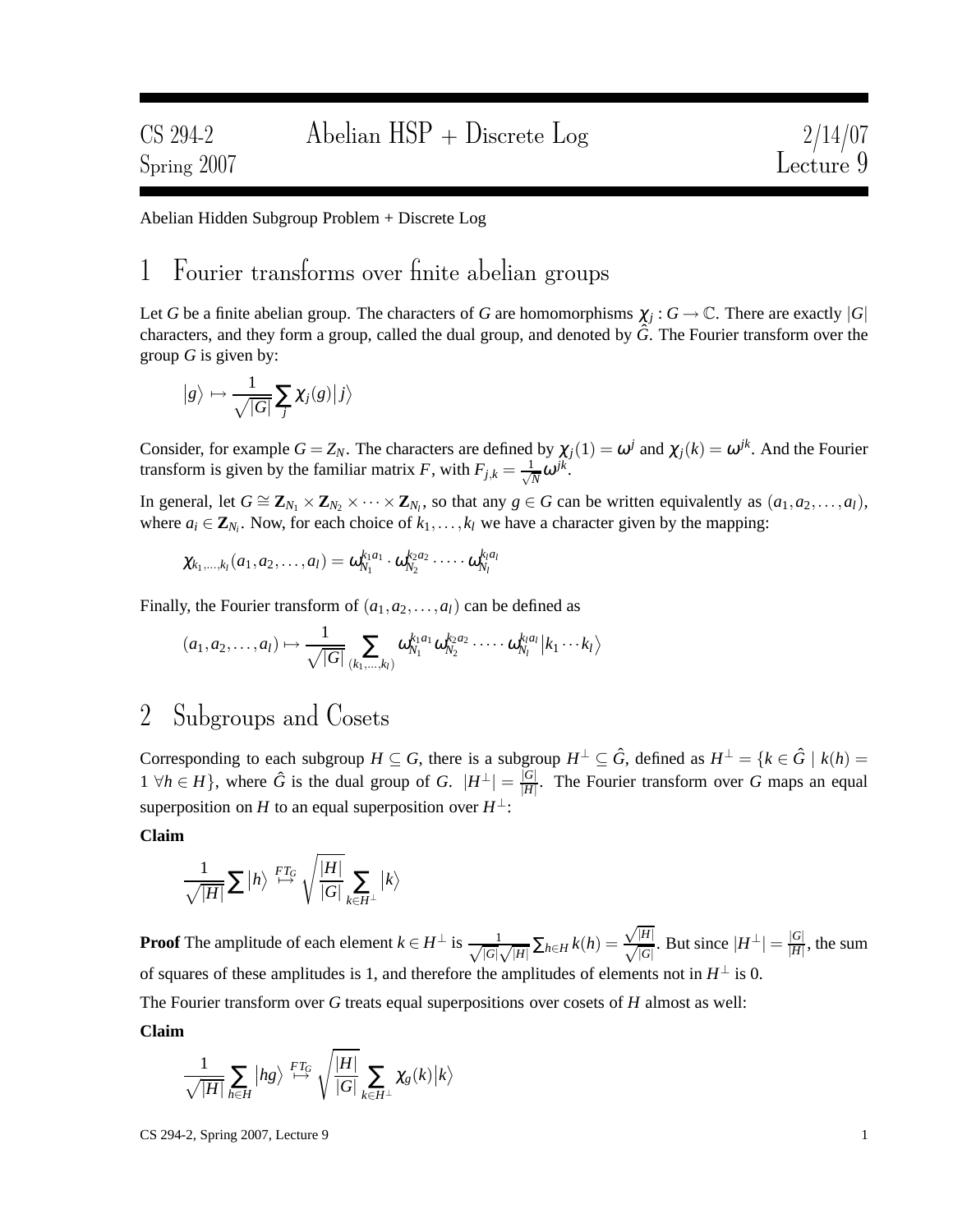**Proof** This follows from the convolution-multiplication property of Fourier transforms. An equal superposition on the coset  $Hg$  can be obtained by convolving the equal superposition over the subgroup  $H$  with a delta function at *g*. So after a Fourier transform, we get the pointwise multiplication of the two Fourier transforms: namely, an equal superposition over  $H^{\perp}$ , and  $\chi_{g}$ .

Since the phase  $\chi_g(k)$  has no effect on the probability of measuring  $|k\rangle$ , Fourier sampling on an equal superposition on a coset of *H* will yield a uniformly random element  $k \in H^{\perp}$ . This is a fundamental primitive in the quantum algorithm for the hidden subgroup problem.

**Claim** Fourier sampling performed on  $|\Phi\rangle = \frac{1}{\sqrt{l}}$  $\frac{1}{|H|}$ ∑<sub>*h*∈*H*</sub>  $\big| hg\big>$  gives a uniformly random element  $k \in H^{\perp}$ .

## 3 The hidden subgroup problem

Let *G* again be a finite abelian group, and  $H \subseteq G$  be a subgroup of *G*. Given a function  $f : G \to S$  which is constant on cosets of *H* and distinct on distinct cosets (i.e.  $f(g) = f(g')$  iff there is an  $h \in H$  such that  $g = hg'$ ), the challenge is to find *H*.

The quantum algorithm to solve this problem is a distillation of the algorithms of Simon and Shor. It works in two stages:

**Stage I** Setting up a random coset state:

Start with two quantum registers, each large enough to store an element of the group *G*. Initialize each of the two registers to  $|0\rangle$ . Now compute the Fourier transform of the first register, and then store in the second register the result of applying *f* to the first register. Finally, measure the contents of the second register. The state of the first register is now a uniform superposition over a random coset of the hidden subgroup *H*:

$$
|0\rangle |0\rangle \stackrel{FT_G \otimes I}{\longrightarrow} \frac{1}{\sqrt{|G|}} \sum_{a \in G} |a\rangle |0\rangle \qquad \stackrel{f}{\longrightarrow} \frac{1}{\sqrt{|G|}} \sum_{a \in G} |a\rangle |f(a)\rangle \qquad \stackrel{\text{measure 2nd reg}}{\longrightarrow} \frac{1}{\sqrt{|H|}} \sum_{h \in H} |hg\rangle
$$

**Stage II** Fourier sampling:

Compute the Fourier transform of the first register and measure. By the last claim of the previous section, this results in a random element of  $H^{\perp}$ , i.e. random  $k : k(h) = 0 \ \forall h \in H$ . By repeating this process, we can get a number of such random constraints on *H*, which can then be solved to obtain *H*.

**Example** Simon's Algorithm: In this case  $G = Z_2^n$ , and  $H = \{0, s\}$ . Stage I sets up a random coset state  $1/\sqrt{2}|x\rangle + 1/\sqrt{2}|x + s\rangle$ . Fourier sampling in stage II gives a random  $k \in \mathbb{Z}_2^n$  such that  $k \cdot s = 0$ . Repeating this  $n-1$  times gives  $n-1$  random linear constraints on *s*. With probability at least  $1/e$  these linear constraints have full rank, and therefore *s* is the unique non-zero solution to these simultaneous linear constraints.

# 4 Factoring and discrete log

Recall that factoring is closely related to the problem of *order finding.* To define this problem, recall that:

The set of integers that are relatively prime to *N* form a group under the operation of multiplication modulo *N*:  $Z_N^* = \{x \in Z_N : gcd(x,N) = 1\}.$ 

Let *x*  $\in Z_N^*$ . The order of *x* (denoted by *ord<sub>N</sub>*(*x*)) is  $min_{r \geq 1} x^r \equiv 1 \text{ mod } N$ .

The task of factoring *N* can be reduced to the task of computing the order of a given  $x \in Z_N^*$ . Recall that  $|Z_N^*| = \Phi(N)$ , where  $\Phi(N)$  is the Euler Phi function. If  $N = p_1^{e_1} \cdots p_k^{e_k}$  then  $\phi(N) = (p_1 - 1)p_1^{e_1-1} \cdots (p_k - 1)p_k^{e_k}$